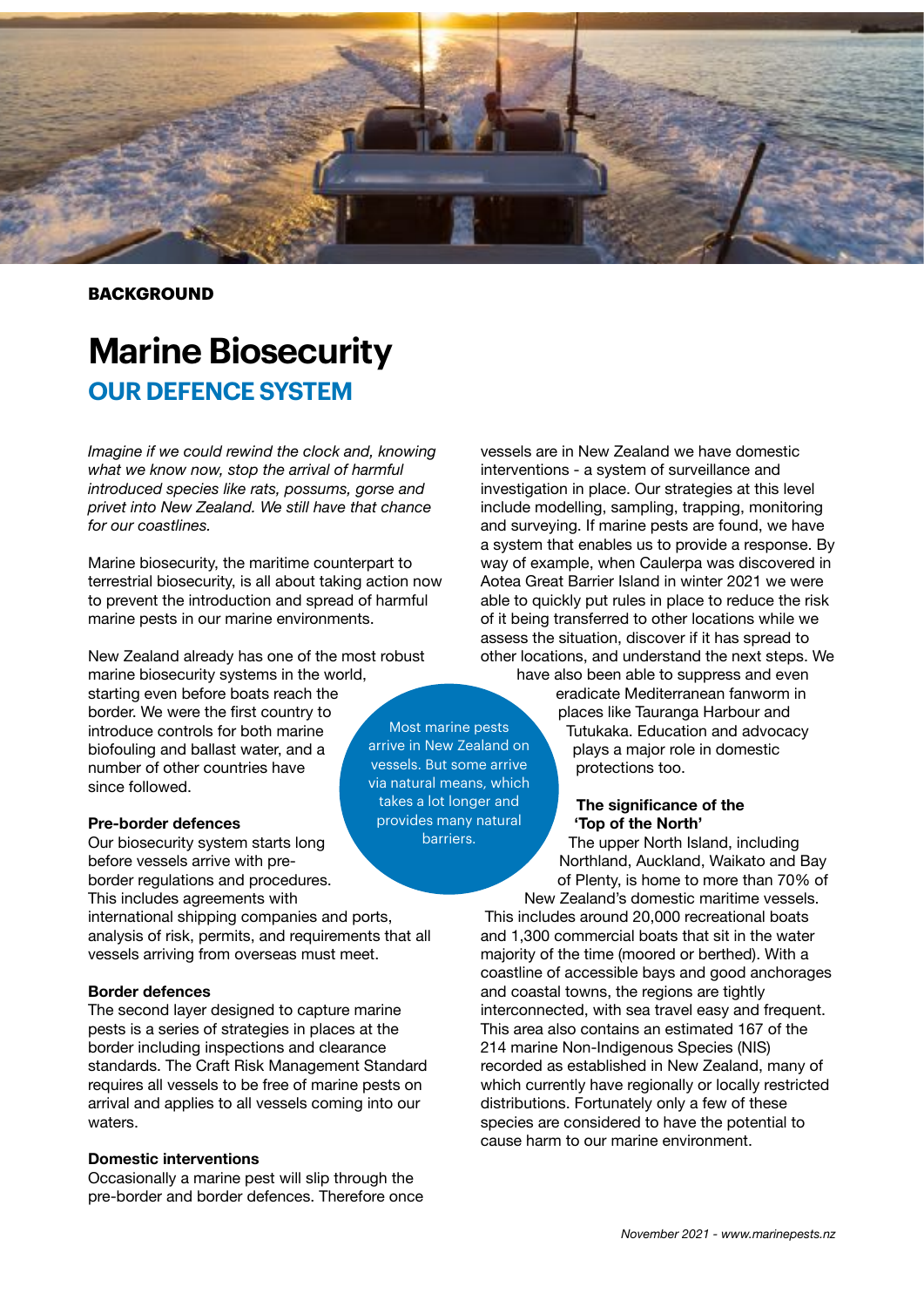

#### **BACKGROUND**

## **Marine Biosecurity IMPACTS & MANAGEMENT**

*Our coastlines are intrinsic to human existence. They are our home, our food source, vital to our economy and our recreation. The following are indications of the economic and cultural damages that marine pests have the potential to cause.* 

#### **Quantifying the impacts of marine pests on our economy**

#### **Aquaculture:**

Between 4-10% of revenue from aquaculture is already spent addressing biofouling directly. Internationally, 25-60% of production losses have been attributed to marine pests. As well as direct biofouling impacts, such as competition for space and food, aquaculture species are vulnerable to diseases and parasites that can be introduced by biofouling organisms. In 2010-11 an outbreak of the virus ostreid herpesvirus

OSHV-1 devastated the oyster industry in the TON regions, causing close to 100% spat and stock losses, closure of processing facilities and loss of jobs.

#### **Fisheries:**

Marine pests can affect fish habitat (including nursery habitat such as in estuaries), fish stocks (e.g. disease transfer) and fishing practices (e.g. physical interference with gear, loss of bait or catch from long-lines due to predation).

The sea star *Asterias amurensis* is not known to be in New Zealand so far but has caused devastating problems for fishing practices internationally because it takes bait from long lines.

#### **Tourism:**

It is much more difficult and expensive to eradicate a harmful marine pest than it is to stop it arriving in the first place.

The introduction of marine pests potentially affects attributes that underpin tourism, such as natural character and amenity values. While no hard data is available, we regularly become aware of stories of marine pests risking the viability of thriving tourist locations including *Caulerpa taxifolia* in California, the Pacific Oyster on the English Coast and the Crown of Thorns and Lionfish which are dominating and transforming entire reefs.

#### **Marine industries (vessels, marinas, moorings, jetties, port infrastructure):**

Biofouling on vessel hulls and structures adds to the cost of maintenance for owners. For example, Asian Kelp (*Undaria pinnatifida*) can cause line breakages on mussel farms in areas of strong current or wave action Just like the PSA pathogen is felt by the kiwifruit market, the

Oyster industry feels the impact of the Bonamia osteae virus.

#### **International trade:**

The spread of pests, pathogens and parasites via boufouling can have negative trade implications due to impacts on market access or market perception. In the Top of the North Regions, the Ports of Auckland and Port of Tauranga handle equivalent to 53% (in 2017) of national merchandise trade.